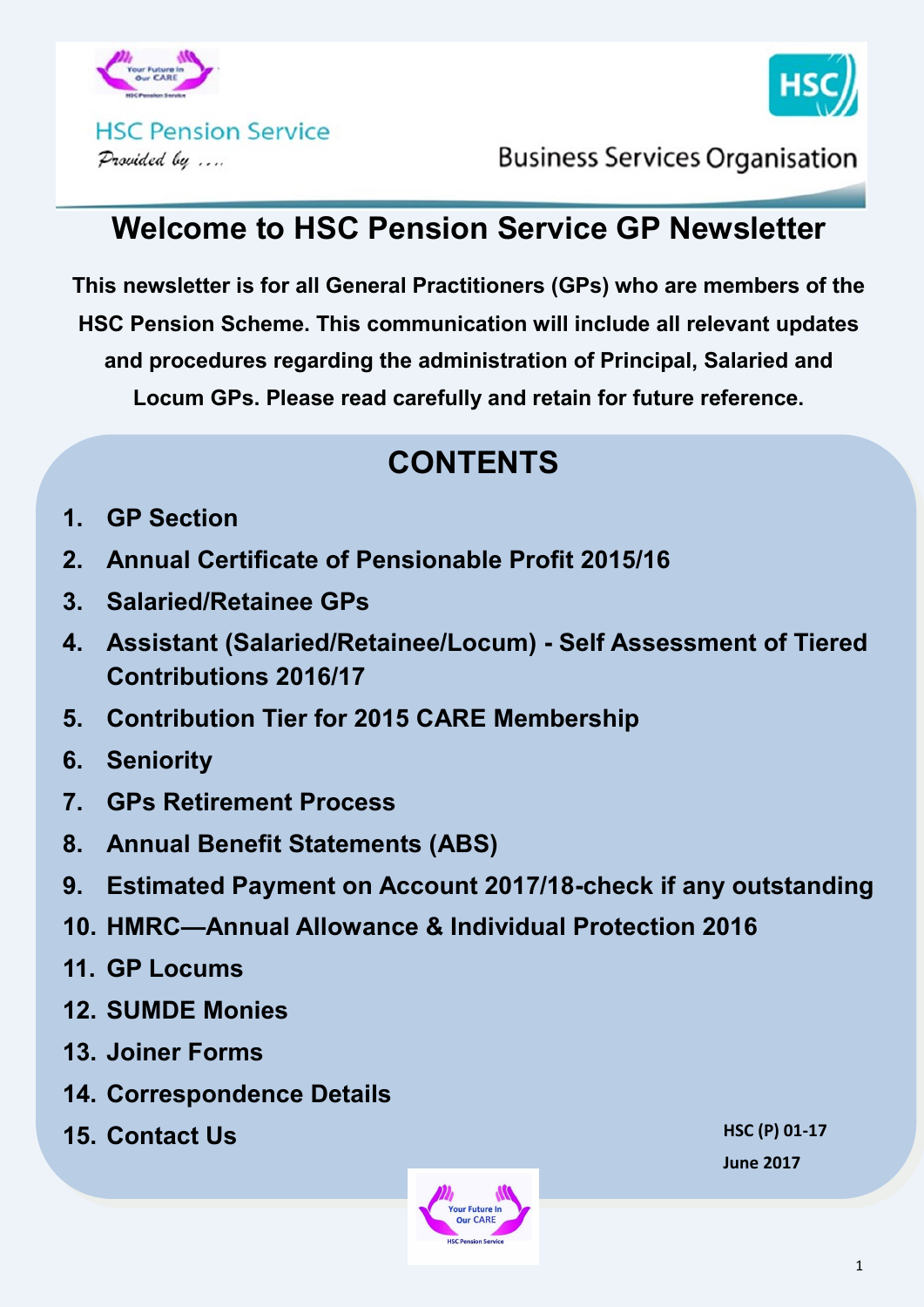# **1. GP Section**

As of 1<sup>st</sup> July 2017 and as part of HSC Pension Service organisational change, the GP Section will be changing. In addition to carrying out our current responsibilities we will be processing GP locum administration and administration for Practice Staff e.g. GP1s, 55A returns.

As a result of these changes, our team is expanding; see details below of our new team structure. Please note that although the GPs and the Practice Staff are now being dealt with by the same team there will still be separate Newsletters issued for ease of reference. The processes for sending your returns remains unchanged.

| <b>Geraldine McCormick</b> | <b>Team Leader</b> |
|----------------------------|--------------------|
| <b>Adrian McGrory</b>      | <b>Supervisor</b>  |
| <b>Shauna McCrossan</b>    | <b>Supervisor</b>  |
| <b>Stacey Curry</b>        | Administrator      |
| <b>Cathy Davidson</b>      | Administrator      |
| Erin McNamara              | Administrator      |
| <b>Elaine Fahy</b>         | Administrator      |
| <b>Caroline Ward</b>       | Administrator      |
| <b>Regina Peoples</b>      | Administrator      |

## **2. Annual Certificate of Pensionable Profit 2015/16**

The deadline for the submission of the 2015/16 Annual Certificate has now passed. Please submit this as soon as possible if you have not already done so.

At the deadline of 28/02/2017 we had received 80% of certificates. Based on these the Northern Ireland Average for Pensionable Profit is £78,655.00. This is the figure we will use to test how much seniority you are entitled to. Please remember the Seniority is based on Practice GMS income only i.e. GP SOLO and Seniority received (Box 38a) will not be included. We will reconcile Seniority payments for the 2015/16 year when finalising the Annual Certificate.

As a result of including the Seniority reconciliation with the Annual Certificate the process has taken more time than previous years. However, we will be working through these as quickly as possible and will notify you accordingly of any queries/adjustments.

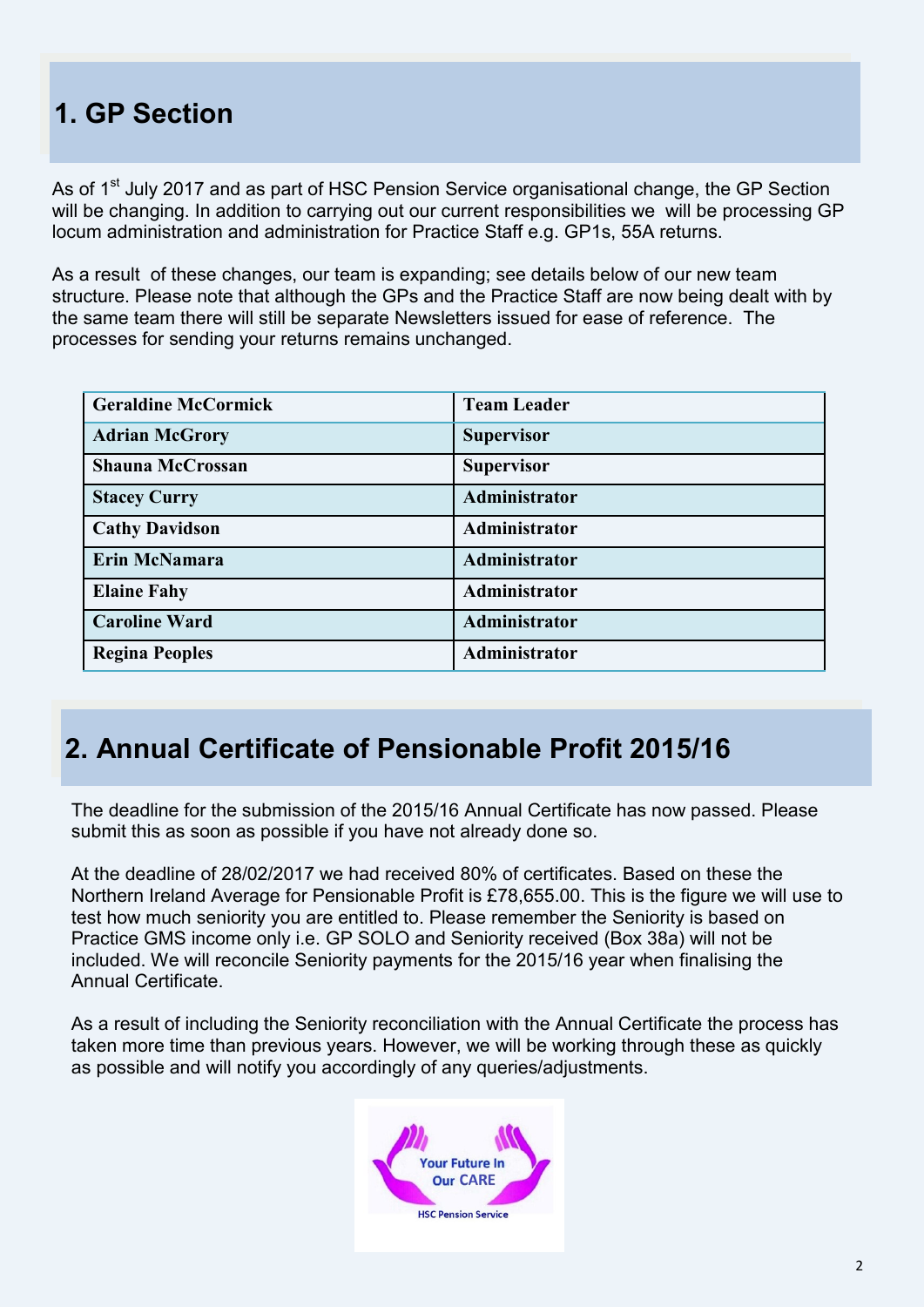# **3. Salaried/Retainee GPs—Change in Process**

#### *We are currently working on revised SR1/SR2 forms to assist in making this process as straight forward as possible*

As with previous years each Practice that employs a Salaried/Retainee GP must complete form [SR1](http://www.hscpensions.hscni.net/download/Practitioners/SRI-2017-18.pdf) for each year that the salaried GP works for the practice, this will be completed annually and should be submitted prior to 31st March for the following year. If you have not already submitted this form for 2017/18 please do so as soon as possible. The purpose of this form is to deduct contributions based on the estimated earnings for each Salaried/Retainee GP in order to determine the correct level of monthly contributions due.

The [SR2 form,](http://www.hscpensions.hscni.net/download/Practitioners/SR2-Form-for-Salaried-GPs-2016-17-Rev-02-17.pdf) which confirms the actual salary earned for each Salaried/Retainee GP in the year 2016/17, is available on our website and should be submitted as soon as possible. The purpose of the SR2 form is to ensure that the correct contributions have been made, any underpayment/ overpayment will be adjusted and the member's pension record will be updated accordingly with the remuneration listed on the form.

If a Salaried/Retainee GP leaves during the year then an SR2 should be submitted at the date of leaving to cease pension deductions. Any over/underpayment will be adjusted through the Practice Global Sum.

*Please advise your salaried GPs to complete Assistant Medical Practitioner-Self Assessment form (see section 4 for more information).* 

In all instances for any salaried GP starters/leavers you must inform Patricia Craig ([Patricia.Craig@hscni.net\)](mailto:Patricia.Craig@hscni.net).

# **4. Assistant (Salaried/Retainee/Locum) - Self Assessment of Tiered Contributions 2016/17**

Every Assistant Medical Practitioner who had pensionable employment between 01/04/2016 to 31/03/2017 (inclusive) in Northern Ireland should complete an Assistant Medical Practitioner— Self Assessment of Tiered contributions form. This form is now due and is available on our website by clicking [here.](http://www.hscpensions.hscni.net/download/Practitioners/2016-17-SELF-ASSESSMENT-4.xls)

The tiered employee contribution rate in year 2016/17 is the **total** of all HSC GP (Practitioner) income for 2016/17. This will include Practice, Trust, Board, Solo OOHs, Bed Fund and GP Locum income.

#### **Refer to Section 5 for tier setting in CARE 2015 scheme**.

An Assistant Medical Practitioner is:

- A salaried GP formally employed by a GP Practice, Trust or Board.
- A long-term fee based GP who works for a GP Practice, Trust or Board.
- A GP who solely works on an employed or self-employed basis, for an Out of hours Provider and that OOHP is registered as a Scheme Employing Authority.

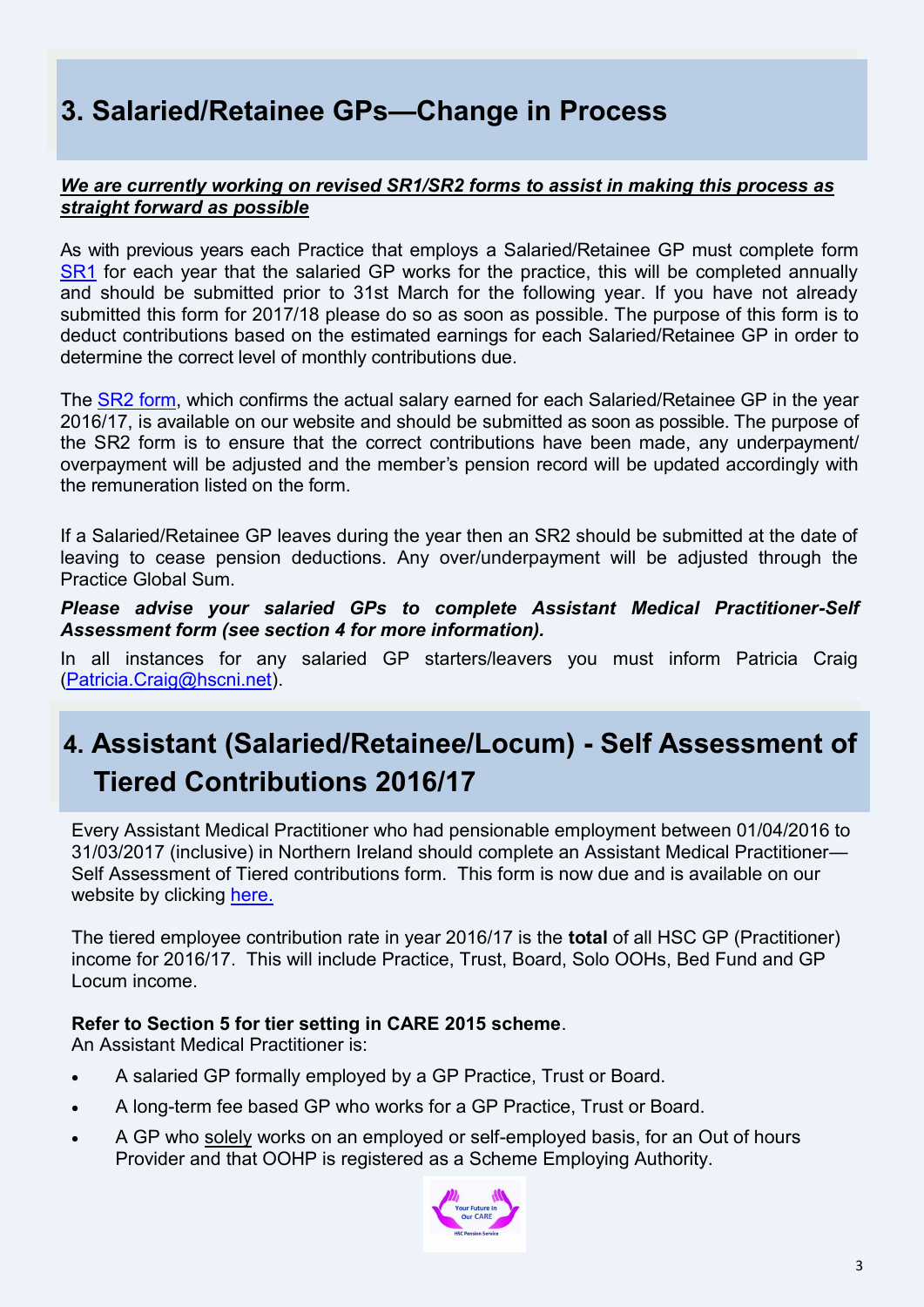## **4. Assistant (Salaried/Retainee/Locum) - Self Assessment of Tiered Contributions 2016/17—continued**

If an Assistant Medical Practitioner has worked for more than one GMS Practice as an Assistant in 2016/17 they must complete a form in respect of every Practice.

If an Assistant Medical Practitioner also worked as a Principal Practitioner (i.e. GP Partner or Single-Hander) in 2016/17 they must also complete the Annual Certificate of Pensionable Profit.

If an Assistant Practitioner also worked as a freelance GP Locum they must continue to declare their GP Locum income on forms A & B, and complete a Self-Assessment form. If incorrect contributions have been paid across the year, the Self-Assessment form will highlight any under/over payments.

## **5. Contribution Tier for 2015 CARE Membership**

The pay that is used to set the contribution tiered rate for GP (and non-GP) Providers who start after the 1st of April and join the CARE Scheme is **annualised.**

For example, a GP who starts in a Practice on 01/06/2016, joining the scheme for the first time, and earns £70,000.00 up to 31/03/2017 will be subject to the 13.5% rate. (£70,000.00 divided by 304 days x 365 days = notional pay of £84,046.05). If you are unsure as to which scheme the member is in please contact us.

If for example, a GP has service in either 1995/2008 during the year in which they move to CARE, then it is the aggregate of these earnings that is used to set the tier.

Please click [here](http://www.hscpensions.hscni.net/download/Members/member_factsheets/Tiered-Contributions-for-Scheme-Years-2015-2016-through-to-2018-2019.pdf) for information on the 2015/16 to 2018/19 Tiered Contributions.

#### **6. Seniority**

Work is currently ongoing on the Seniority Reconciliation exercise for years 2013/14 and 2014/15. This process will also have a knock on effect on the Annual Certificates for the respective years; in these circumstances revised Annual Statements will be generated.

We will inform each Practice Accountant of the outcome of this exercise and liaise with them and the GPs regarding any under/overpayment of Seniority and Scheme Contributions. It has been agreed with the HSC Board that *all* Seniority adjustments should be made through the Global Sum unless there are exceptional circumstances. If there is no action required we will still send a notification to the Accountant.

The Northern Ireland Average has now been set at £78,655 for the 2015/16 year. Therefore anything above £52,436 (2/3) will attract 100% seniority payments. *To arrive at your figure, remember to deduct IPS, Solo and the seniority already paid***.** 

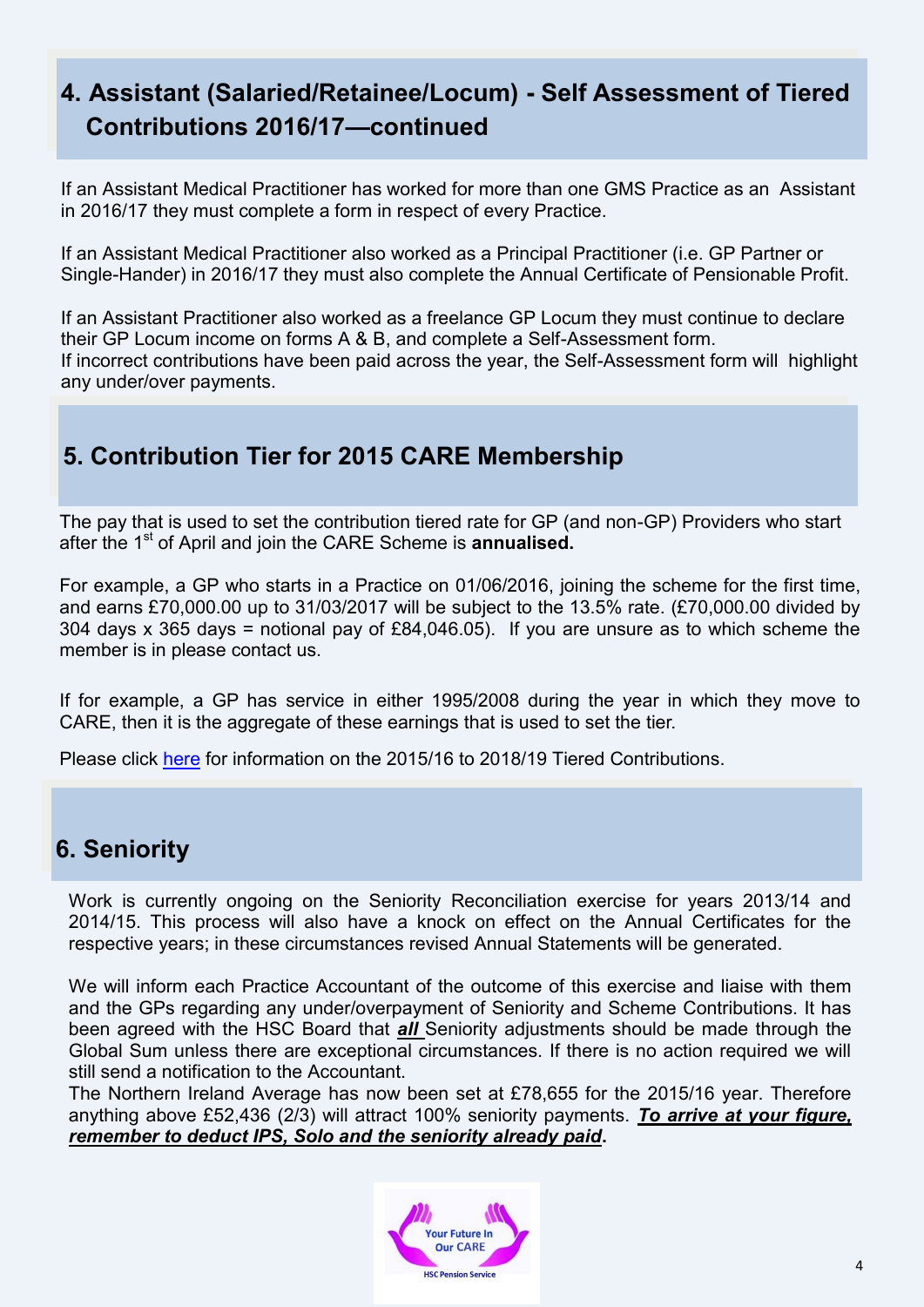## **6. Seniority—continued**

When the POA is submitted with an estimated figure, this would be the correct time to make any changes to your Seniority claim if necessary. Practices should contact BSO on gms.claims@hscni.net and insert 'Seniority Adjustment' in the subject line.

**In each year only those certificates received by the submission date of 28.02.yy will be used to calculate the NI average. The average is obviously subject to change each year. The seniority entry on the annual certificate should only be relevant to that years' certificate i.e. the entry should reflect the entitlement.**

**Seniority payments are payments to a contractor in respect of individual GP providers in eligible posts. They reward experience, based on years of reckonable service. The payments to individuals reflects the relevant threshold percentage attained**.

#### **7. GPs Retirement Process**

When a GP wishes to retire they should complete form [AW6](http://www.hscpensions.hscni.net/download/Scheme%20Forms/AW6-V1-4.pdf) and send to HSC Pension Service 3 months prior to their intended retirement date. This allows time for HSC Pension staff to carry out a review of the file and ensure that benefits are paid on time. If GPs hold any additional posts e.g. HSCB, Trust an AW6 must be completed for each employment and sent to the relevant employer.

If a GP is no longer paying into the HSC Pension Scheme e.g. opted out due to LTA, complete form [AW6P](http://www.hscpensions.hscni.net/download/Scheme%20Forms/AW6-P-Jun-2-1.pdf) instead. We will acknowledge receipt of all pension applications received 3 months prior to retirement, however, calculations cannot be run until the month that the pension is due to be paid. A pension letter detailing the benefits payable will be sent when the pension has been processed for payment.

Please remember to include all necessary certificates such as Birth/Marriage certificate and Lifetime Allowance certificate (LTA) if appropriate.

*All GPs* must take a 24 hour break from all HSC employment (even if not currently paying into Scheme). If you return to work you must not work any more than 16 hours per week for the first month post retirement (after the initial month you need to check with HSC Pensions if you are subject to abatement).

If a GP continues to work as a partner in the practice after taking pension benefits they must still complete an Annual Certificate for seniority purposes. If a GP retires mid-year 2 Annual Certificates for that year should be completed i.e. one to show pensionable profit up to the date of retirement plus a second to cover the whole year.

#### *N.B. It is only necessary to inform the BSO when you retire from General Practice entirely, notification should be sent to [patricia.craig@hscni.net.](mailto:patricia.craig@hscni.net)*

*To cease or amend your seniority entitlement email [gms.claims@hscni.net](mailto:gms.claims@hscni.net)*

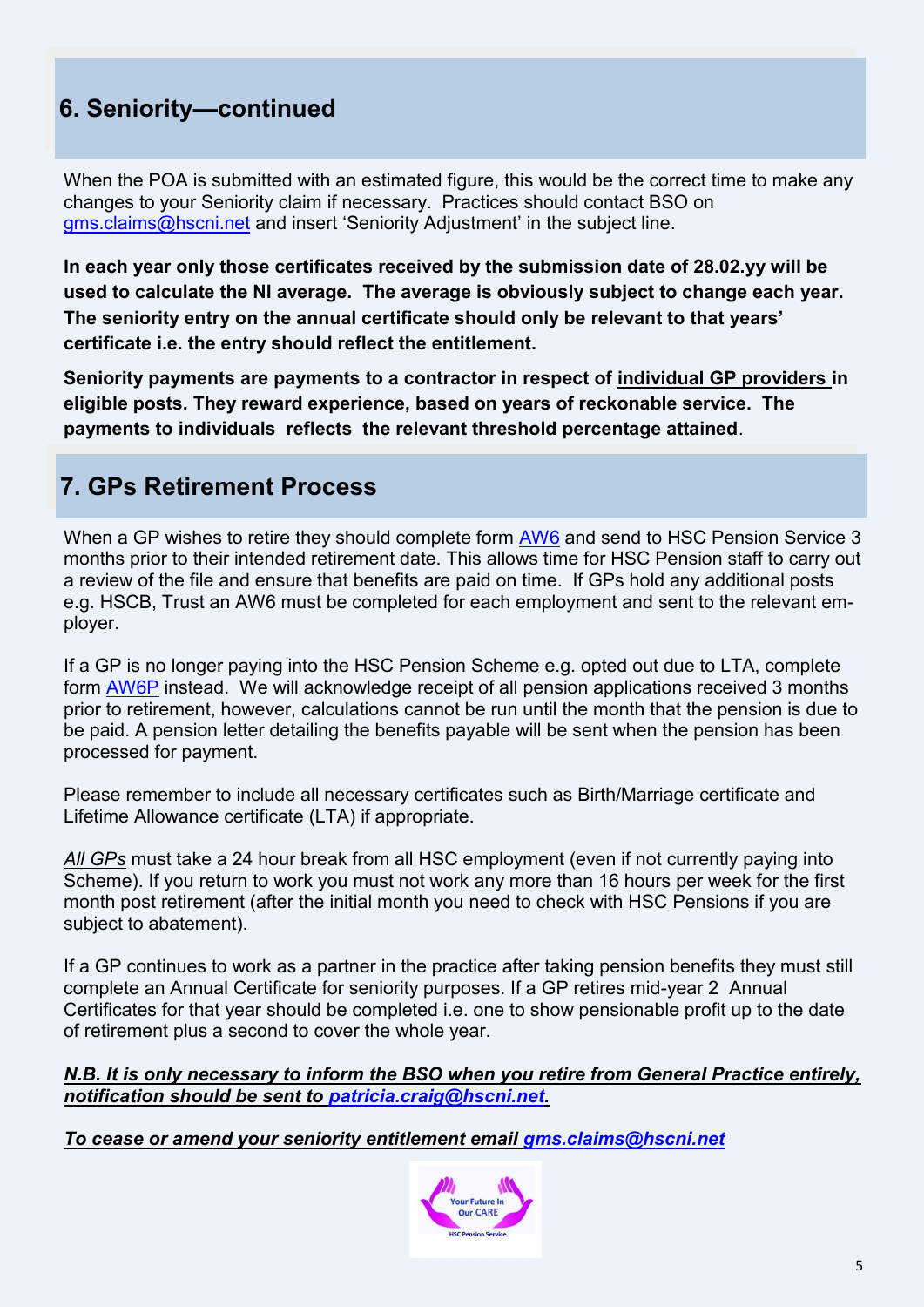### **8. Annual Benefit Statements (ABS)**

HSC Pension have now issued Annual Benefit Statements (ABS) for all **current officer and medical practitioner scheme members** to 31/03/2016.

The ABS for 31/03/2017 is due to be generated in August 2017. Using the Activation Key from your 31/03/2016 ABS you can sign up to our Member Self Service facility and view pension information and all subsequent Annual Statements. This service is only available via a secure HSC network; if you do not have such access your ABS will continue to be posted.

The ABS will include information such as: Pension Benefits accrued, the value of any Lump sum accrued, Pensionable Service used in the calculation and Survivor Pension/Death benefits payable in the event of your death.

The Practitioner team already produce a variety of calculations including estimates, IP estimates, and Pension Savings statements. The ABS may not fully reflect all of your benefits accrued at year end. This is because the information for practitioner pensionable pay does not interface to our systems as a bulk return but rather individual submissions across all employments are required each year and records need to be built up and maintained from these returns.

This year HSC Pension Service has committed extra resources and system upgrades to enhance and further develop Practitioner records to reflect ongoing pension reform and HMRC changes.

These system developments are ongoing and will be followed by stringent testing of the systems to ensure accurate results following calculations.

In the meantime, we will continue to prioritise requests for information.

If you have any queries regarding your ABS please email directly to [ABSQueries@hscni.net](mailto:ABSQueries@hscni.net)

## **9. Estimated Payment on Account 2017/18**

Thank you to all who have submitted the Estimated Payment of Account for the current financial year.

If you have not submitted your Payment on Account form **this is now overdue**. In these cases we will continue to deduct the amount deducted in March. However, it is important that these forms be submitted each year to ensure the correct deductions are made for each GP. This will help eliminate large underpayments of contributions at year end.

Any changes to the POA throughout the year should be sent to govertificates@hscni.net *See Part 5 of this Newsletter regarding contribution tier for GPs joining CARE* 

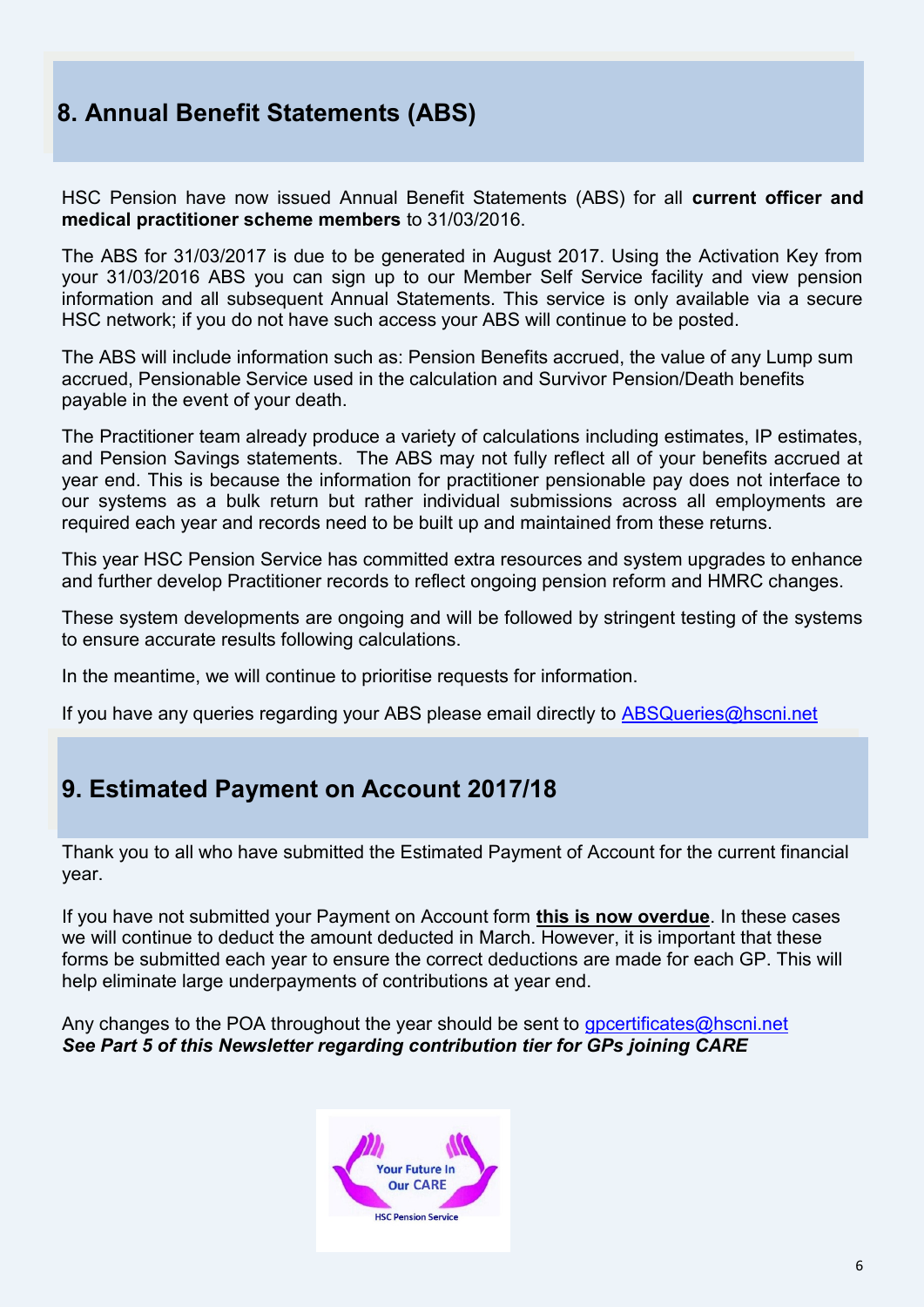### **10. HMRC—Annual Allowance & Individual Protection 2016**

The standard Lifetime Allowance (LTA) has reduced to £1m from 6 April 2016 **Individual Protection 2016**

Members can now apply to HMRC for individual protection 2016 as long as they do not have primary protection (active or dormant) and the Capital Value of their pension benefits, from all their registered pension schemes, is equal to or exceeds £1 million at 5th April 2016.

Members will have an individual lifetime allowance equal to the capital value of their benefits at 5 April 2016 but subject to a maximum cap of £1.25 million. Pension benefits will be protected up to this amount and they may be able to take a tax-free lump sum of up to 25% of their individual lifetime allowance, this will be lower if the member already has benefits in payment.

If you require an estimate for Individual Protection please go to our website and complete the [request form.](http://www.hscpensions.hscni.net/download/Scheme%20Forms/Officer_-_IP2016-V1.pdf) This will be processed as soon as possible subject to finalisation of the 2015/16 Annual Certificate. If you hold any additional employments e.g. within the Trust/HSCB you need to request an estimate through Payroll Shared Services using [Member request for Pension](http://www.hscpensions.hscni.net/request-an-estimate/)  [Estimate](http://www.hscpensions.hscni.net/request-an-estimate/) form.

*Further details on Protection and how to apply can be found on the HMRC website at;*[https://](https://www.gov.uk/hmrc-internal-manuals/pensions-tax-manual/ptm090000) www.gov.uk/hmrc-internal-manuals/pensions-tax-[manual/ptm090000](https://www.gov.uk/hmrc-internal-manuals/pensions-tax-manual/ptm090000)

#### **11. GP Locums**

As a reminder to GP Practices, you should know at the outset when you are filling a vacancy, what capacity that vacancy is for. For example, if it is to cover a short term gap or ad hoc work or if the vacancy is for less than 6 months, it should be treated as Locum work.

Practices have a responsibility to ensure that public funds are appropriately administered and as such, should determine at the outset if it is a Locum or Assistant Practitioner. If Locum work does extend beyond the 6 months then the Practice should change the status from Locum and send through an SR1 to cover any period beyond the 6 months. We will continue to work with our colleagues at HSCB to identify any Locums working in a Locum capacity beyond the 6 months.

Every Assistant Medical Practitioner who had pensionable employment between 01/04/2016 to 31/03/2017 (inclusive) and subsequent years in Northern Ireland should complete an Assistant Medical Practitioner—Self Assessment of Tiered contributions form. This form is now due and is available on our website by clicking [here.](http://www.hscpensions.hscni.net/download/Practitioners/2016-17-SELF-ASSESSMENT-4.xls)

The team will continue to reconcile contributions and pensionable pay figures for years to 31/03/2017 inclusive. We will contact you if there are any adjustments to be made as a result of this exercise.

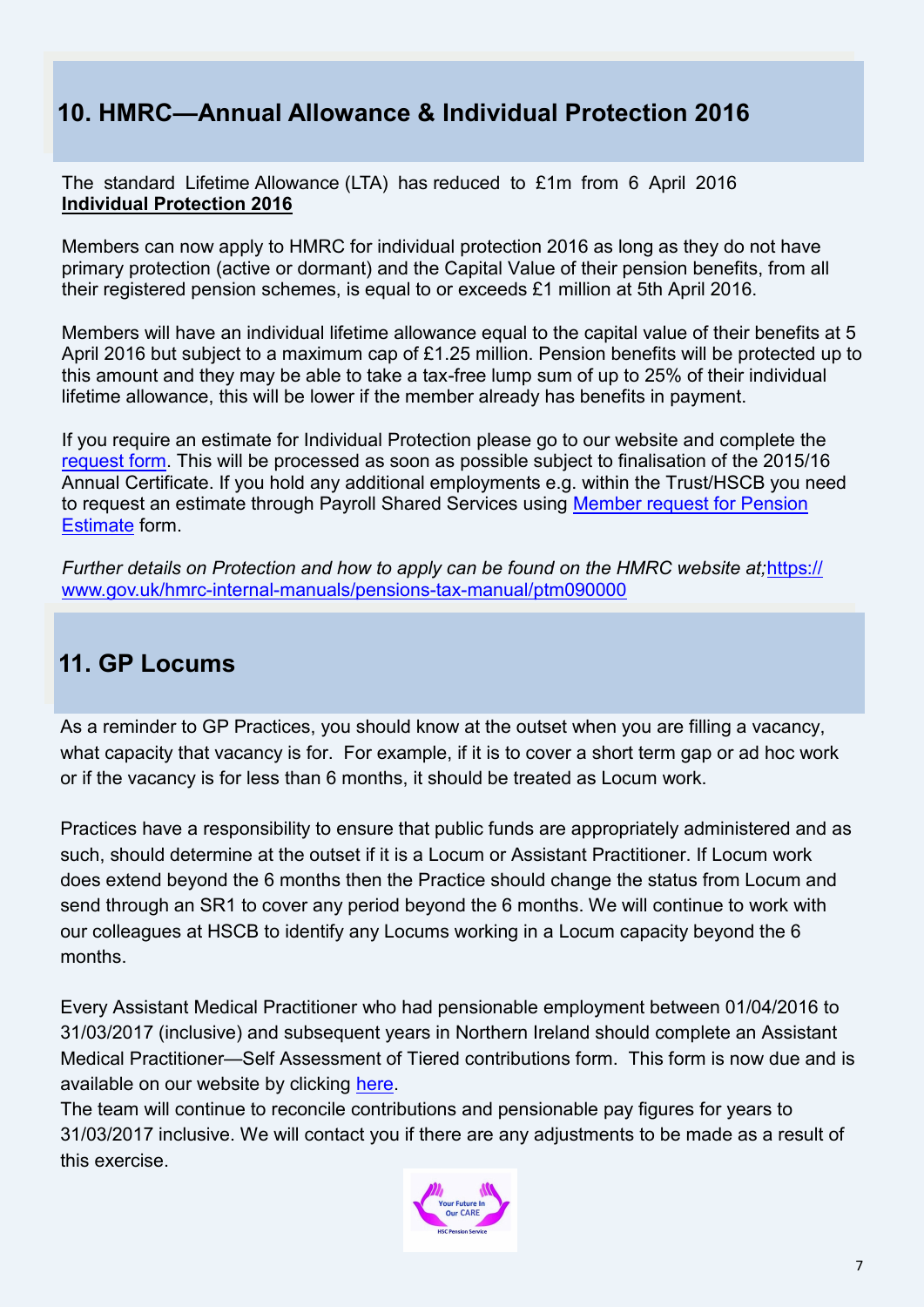### **12. SUMDE Monies**

SUMDE (Supplement for Undergraduate Medical and Dental Education) is funding paid by the Department of Health Social Services & Public Safety (DHSSPS) to Trusts, General Medical Practitioners (GMPs) and General Dental Practitioners (GDPs) practices in Northern Ireland in recognition of the additional costs associated with teaching medical and dental students during the five years of the undergraduate curriculum and not a payment for teaching.

This income should be included in the annual certificates, however, it would be up to the practice, in collaboration with their accountants, to determine the split of income, and any expenditure which might have been incurred, properly apportioned to each GP with the Practice.

#### **13. Joiner Forms**

A [SS14](http://www.hscpensions.hscni.net/download/SS14Jun-16.pdf) joining form must be completed for each practitioner employment you hold e.g. if you have already completed a SS14 form for locum work and subsequently take up a salaried position in a practice you need to complete an additional SS14 form.

For GP Locum work you need to adhere to the '3 month rule'. This means that if you have not done any locum work for 3 months the employment will be terminated at the date you last worked. On recommencing locum work you should then complete a new SS14.

You should send your SS14 for locum, salaried (in practice) and principal practitioner posts to HSC Pension Service. If you hold a salaried post with an Out of Hours service you should send your completed SS14 directly to the OOH Provider. SS14 is available on our website and includes guidance notes for completion.

#### **14. Correspondence Details**

We advise all doctors to complete the [Correspondence Details](http://www.hscpensions.hscni.net/download/CORRESPONDENCE-DETAILS.docx) form which is available on our website. We require this form to keep all personal information up to date. It will also help us if we need to contact your accountant about your record and ensure your Annual Benefit Statement is issued to the correct address. When forwarding documentation or queries by email to HSC Pensions please ensure you use the email addresses below and not personal mailboxes.